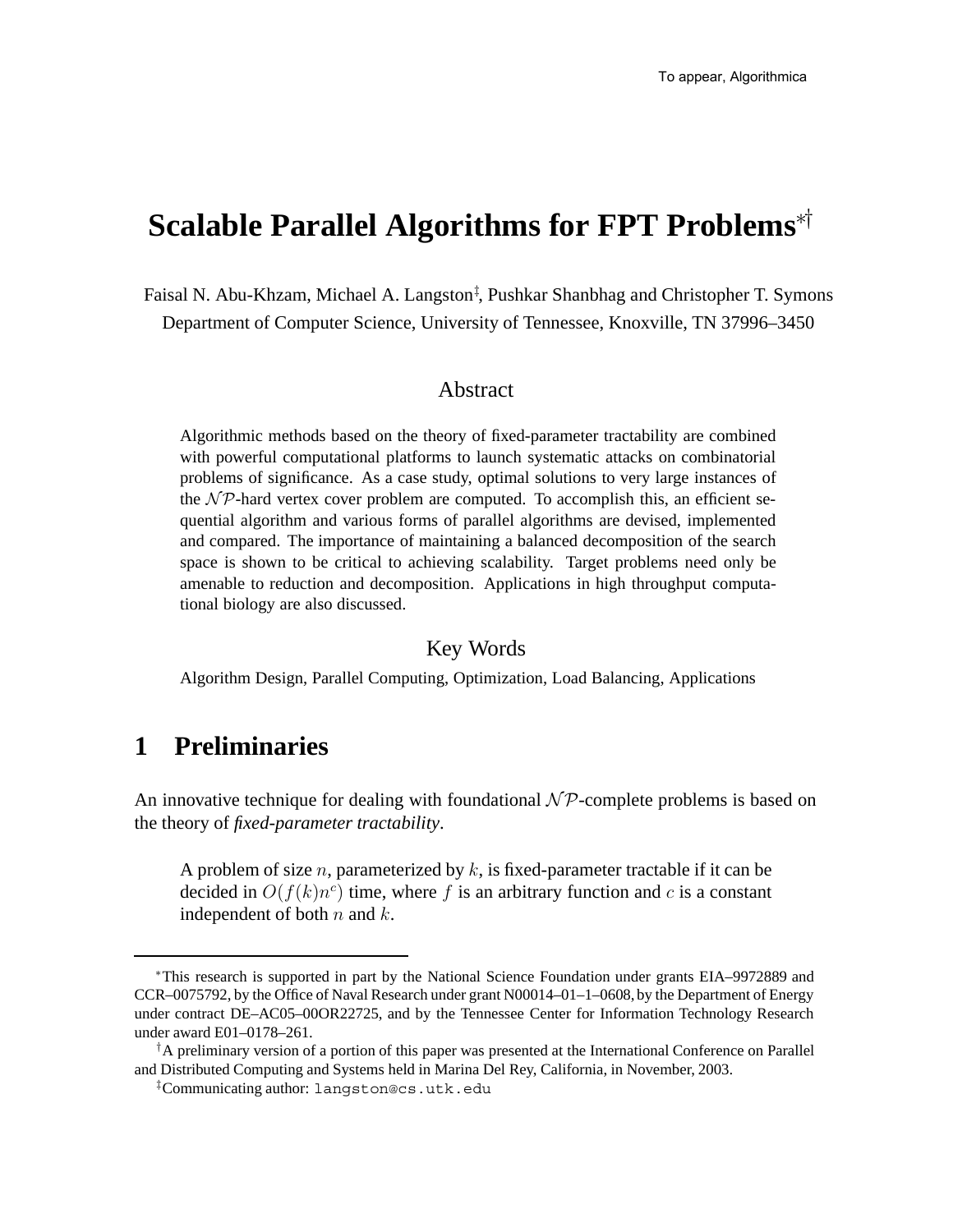The origins of fixed-parameter tractability (henceforth FPT) can be traced back nearly twenty years, to the work by Fellows and Langston on applications of well-quasi order theory, the Robertson-Seymour theorems, nonconstructivity, and in particular the minor and immersion orders. See, for example, [17, 18, 19]. Efforts at that time were motivated by the theme that, by fixing or bounding parameters of relevance to the problem at hand, one might be able to exploit a non-uniform measure of algorithmic efficiency. In the intervening years, Downey and Fellows developed the major theoretical basis of FPT [14]. More recently, something of a cottage industry in FPT algorithm design has begun to flourish, with research groups and workshops now held around the world. Despite all this activity, however, the main focus has remained on theoretical issues, especially worst-case bounds, problem restrictions and the W-hierarchy (a fixed-parameter analog of the polynomial hierarchy). Few serious attempts have been made at large-scale practical implementations. A notable exception is the work of Cheetham et al [8].

#### **2 Exemplar**

Perhaps the best-known example of an FPT problem, and the one we use as a case study here, is *vertex cover.* In this problem, the inputs are an undirected graph *G* with *n* vertices, and a parameter  $k < n$ . The question asked is whether *G* contains a set *C* of *k* or fewer vertices that covers every edge in *G*, where an edge is said to be covered if either (or both) of its endpoints is in *C*.

In terms of worst-case analysis, the asymptotically-fastest algorithm currently known for vertex cover is due to the work of Chen et al [10], and runs in  $O(1.2852^{k}+kn)$  time. Compare this with  $O(n^k)$ , the time required to examine all subsets of size k by brute force. Of course an attractive worst-case bound is no guarantee of a practical algorithm. Nevertheless, it is remarkable that the requisite exponential growth (assuming  $P \neq \mathcal{NP}$ ) has been reduced to a mere additive term a mere additive term.

Algorithms designed to solve FPT problems are sometimes rather loosely termed "fixedparameter algorithms." Such algorithms were originally intended to work only when the parameter in question was truly fixed. The algorithm described in [7], for example, was aimed solely at determining whether an input graph has a vertex cover of size at most 5.

In contrast, our interest here is on pushing the boundary of feasible computation. We seek to construct effective methods for finding optimal vertex covers in huge graphs, irrespective of any particular parameter value. To accomplish this, we exploit, build upon and implement techniques gleaned in large part from recent advances in the theory of fixed-parameter algorithm design. We detail the salient features of some of these techniques in the next section.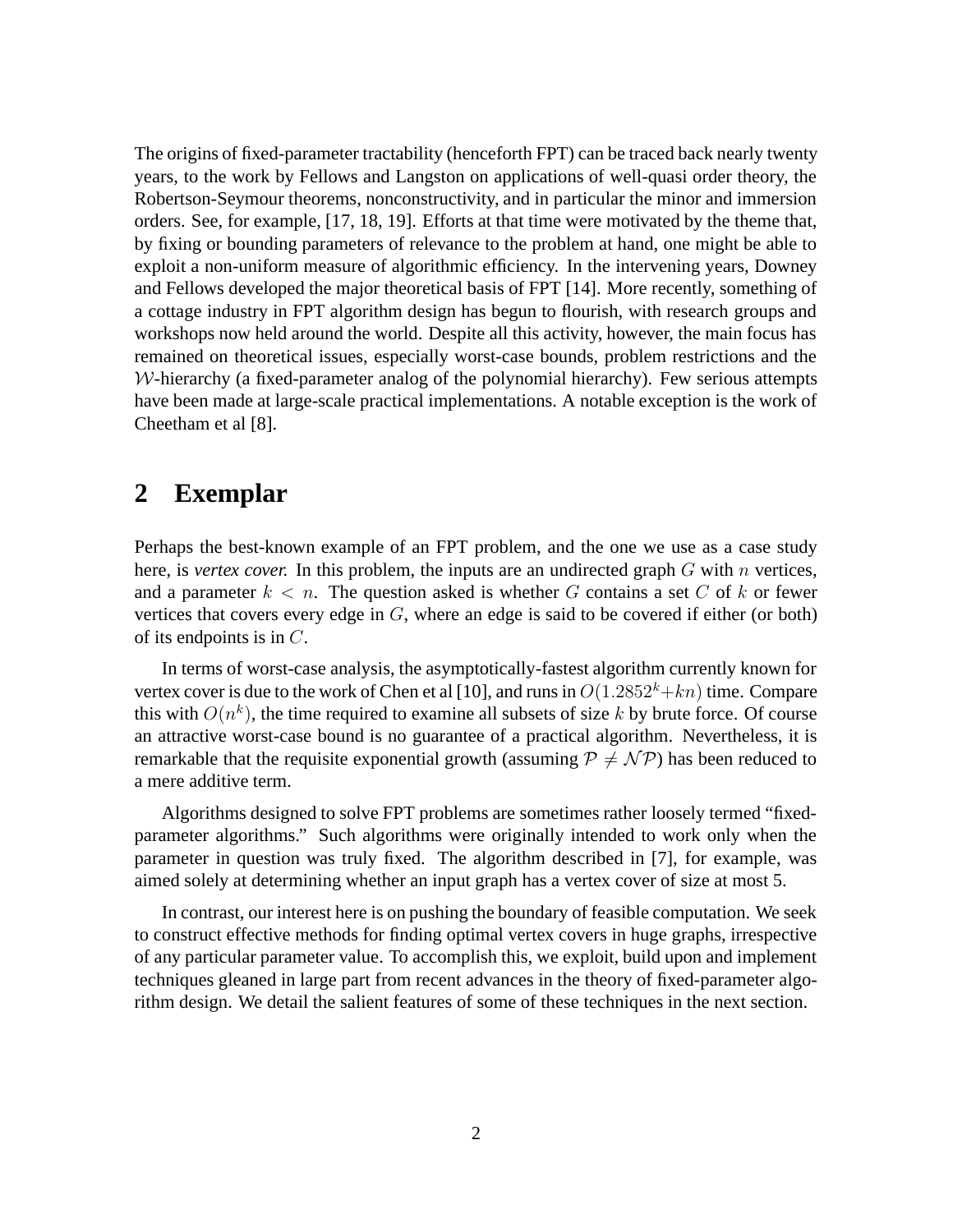# **3 Applications**

The practical applications of vertex cover are many and varied. A timely topic centers on maintaining security in a computational or communications network. For example, finding a smallest cover may be interpreted as identifying an optimal set of vertices that can control or monitor every transmission link in such a network. Cast in this light, vertex cover is sometimes employed in route-based filtering, which is a popular method for attempting to prevent IP spoofing and distributed denial of service attacks [27].

Much of our recent work, however, has been motivated by ongoing collaborations with mammalian geneticists and neuroscientists. Therefore, with access to large classes of genomic and proteomic data, we shall concentrate here mainly on applications relevant to computational biology. In this environment a great many combinatorial problems hinge on *clique*. In the clique problem, the inputs are an undirected graph  $G$  with  $n$  vertices, and a parameter  $k < n$ . The question asked is whether *G* contains a set *C* of *k* or more vertices such that every pair of elements in *C* is connected by an edge in *G*.

Clique is not FPT unless the  $W$  hierarchy collapses [14]. Fortunately, vertex cover is a complementary dual to clique. To see this, suppose we wish to determine whether *G* contains a large clique, where large means of size at least  $n - k$  for some suitable choice of k. Let  $\overline{G}$ denote the complement of *G*. Then *G* has a clique of size at least *n* − *k* if and only if  $\overline{G}$  has a vertex cover of size at most *k*. This duality is depicted in Figure 1. Figure 1(a) shows a clique in a sample graph,  $G_1$ . Figure 1(b) shows the corresponding vertex cover in  $G_2 = \overline{G_1}$ .



Figure 1: The duality between clique and vertex cover.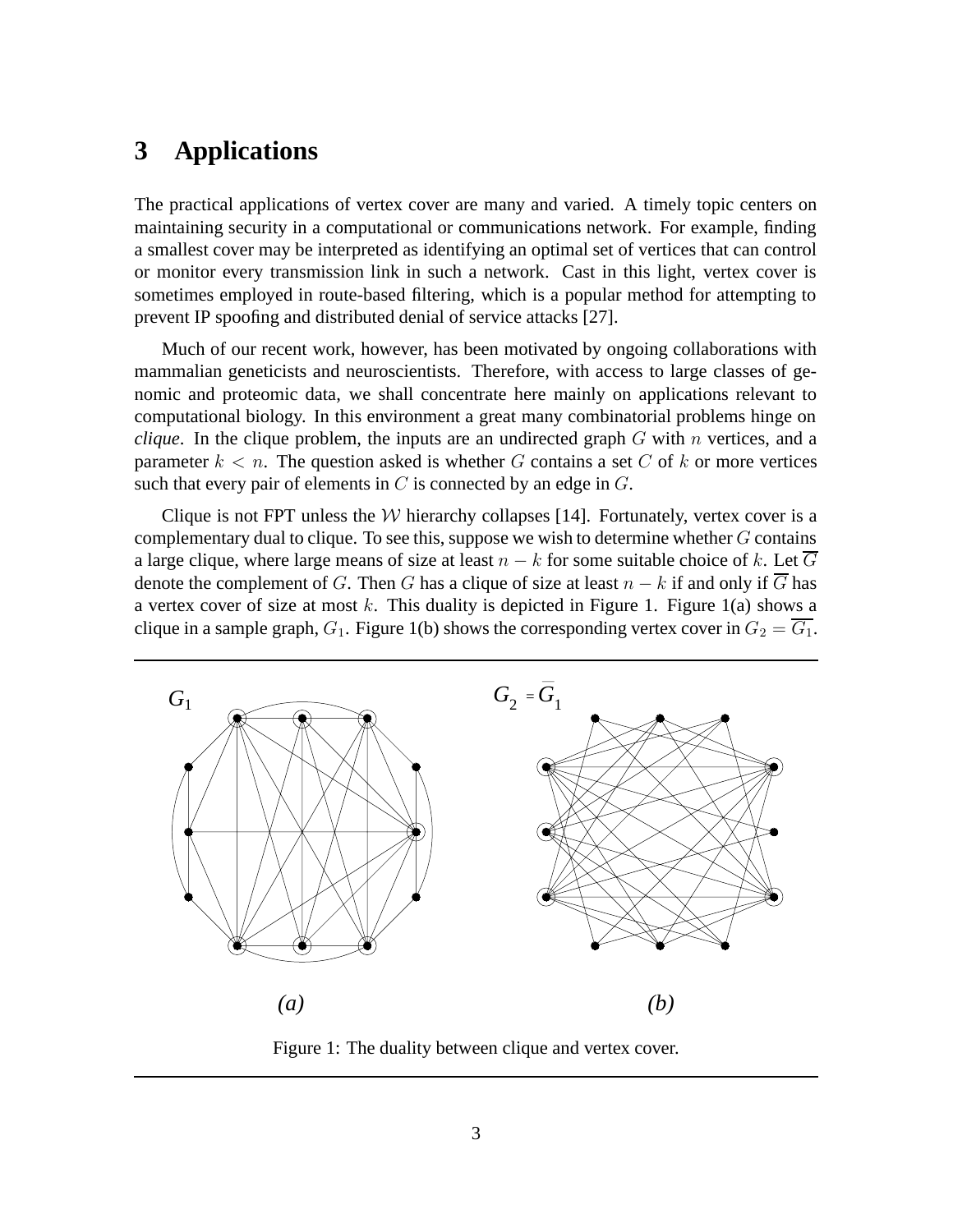One application lies in phylogeny. Here we use protein sequence data, which is now widely available from NCBI, Swiss-Prot and a variety of other sources. Each pair of sequences is assigned a correlation score using codes such as those available in the well-known ClustalW package. A complete edge-weighted graph is then constructed, with vertices representing sequences, and edge weights denoting the corresponding correlation scores. Because source data often contains errors, outliers, duplicates and so forth, we seek to obtain the largest possible set of closely-related sequences before proceeding with the phylogenetic analysis. To accomplish this, edges whose weights fall below some preset threshold are removed; weights on edges that remain are henceforth ignored. It remains to find in the reduced, unweighted graph a largest set of vertices with all possible edges between them. Of course this is just a restatement of the maximization version of the clique problem.

Clique has also proven useful in the analysis of microarray data. With standard statistical tools, raw data is transformed into a correlation matrix, from which we extract a complete, edge-weighted graph. In this graph, vertices represent genes, and edge weights denote estimated correlation values. As in the phylogeny application, edges are eliminated based on some preset threshold. Now solving clique on the reduced, unweighted graph yields a largest set of putatively co-regulated genes. This set can be useful in a variety of projects, a prime example being the quest to understand mechanisms of gene regulatory networks.

Yet another application centers on gene motif discovery. Here the goal is to characterize and annotate collections of genes by finding and matching *cis*-regulatory elements, which are upstream DNA subsequences usually thought to contain on the order of 8-16 base pairs. See [5]. These are just a few examples. There are many others. One needs only to search the literature, via pubmed [24] for instance, to find hordes of clique applications in the biological realm alone.

### **4 Problem Reduction**

The goal of problem reduction is to condense an arbitrary input instance down to a relatively small computational core. The idea is to find such a core whose size depends only on *k*, and to find it in time polynomial in *n*. In the context of FPT, this operation is termed "kernelization," with the compute core called the "kernel." Kernelization is most often accomplished with a variety of preprocessing rules. Many of these rules are folklore. Others have been formalized in the literature [6, 10].

For example, for vertex cover it is possible with preprocessing to eliminate vertices of very low or high degree. It is trivial to eliminate vertices of degree one, because there is no gain in using a leaf to cover its only incident edge. It is easy to eliminate vertices of degree two [10]. There is also a rule for handling some but not all vertices of degree three, but it is complicated and not necessarily worth the extra effort in practice. If a vertex has degree  $k + 1$  or more, then it must be in any satisfying cover. Otherwise, all its neighbors would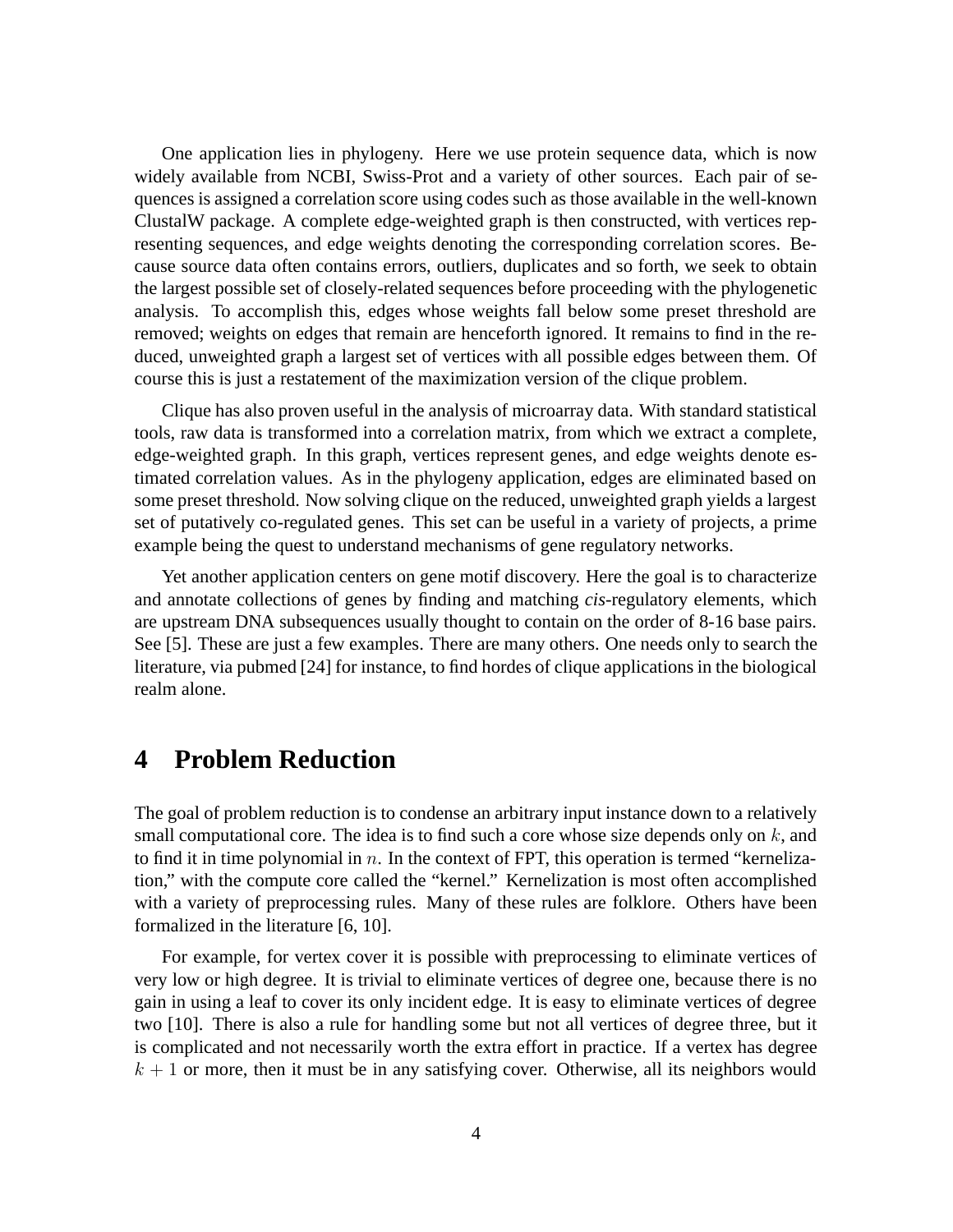be required to be in the cover, and there are simply too many of them. Therefore we can eliminate it and reduce *k* by one. There is also a rule for handling vertices of degree exactly *k*. When no more vertices can be eliminated in this fashion, the reduced graph (kernel) has size at most  $k^2/3 + k$  [3]. We have implemented these and several other preprocessing rules. The order in which they are performed can sometimes have an impact on the size of the kernel produced. Their most important attributes are probably their speed and simplicity.

Newer and more powerful (but also slower and more complicated) kernelization methods rely on linear programming relaxation and related techniques [22, 23, 25]. We have implemented and fine-tuned these and alternate methods of our own design. We have incorporated where possible highly-efficient LP dual codes graciously provided to us by Bill Cook at Georgia Tech [11]. The culmination of all this is a suite of routines that are capable of producing a kernel of size at most 2*<sup>k</sup>* [1]. Unfortunately, ensuring such a linear-sized kernel has until very recently been a fairly slow and cumbersome affair, mainly due to the requirements imposed when solving the LP bottleneck. This situation is now changed. In [3] we conducted large-scale empirical studies of these algorithms and, along with Mike Fellows and others, introduced and analyzed a novel approach dubbed "crown decomposition." With this new technique, we can produce a kernel of size at most <sup>3</sup>*<sup>k</sup>* in *<sup>O</sup>*(*n*<sup>2</sup>*.*<sup>5</sup>) time. Extensive testing has shown that crown decomposition works extremely well in practice, especially when used in conjunction with degree-based rules. It generally runs much faster and produces even smaller kernels than the worst-case bounds would suggest.

### **5 Decomposition and Search**

As soon as reduction is complete, the core (kernel) is ready to be passed to the decomposition stage. The problem now becomes one of exploring the kernel's search space efficiently. In the parlance of FPT, this is known as "branching." This is an extremely challenging task. Even though the kernel is now of bounded size, its search space typically contains an exponential number of candidate solutions.

We use an implicit tree structure to organize the search for a satisfying cover. Each internal node of the tree represents a choice. For example, one might make the choice at the root by selecting an arbitrary vertex, *v*. Then the left subtree denotes the set of all solutions in which  $v$  is to be in the cover. The right subtree denotes the set of all solutions in which  $v$ is not in the cover. Moving on down the tree, each leaf is a set of *k* or fewer vertices that may or may not form a valid cover, corresponding to a potential solution. Although effective, this form of decomposition is an exhaustive process to be sure. (This should come as no surprise. After all, the underlying problem is  $N \mathcal{P}$ -complete.)

Decomposition clearly requires the lion's share of computational resources. Thus, it is important to note that subtrees at each level can in principle be explored in parallel. The depth of the tree can be at most *k*. All that needs to be done at a leaf is to check whether the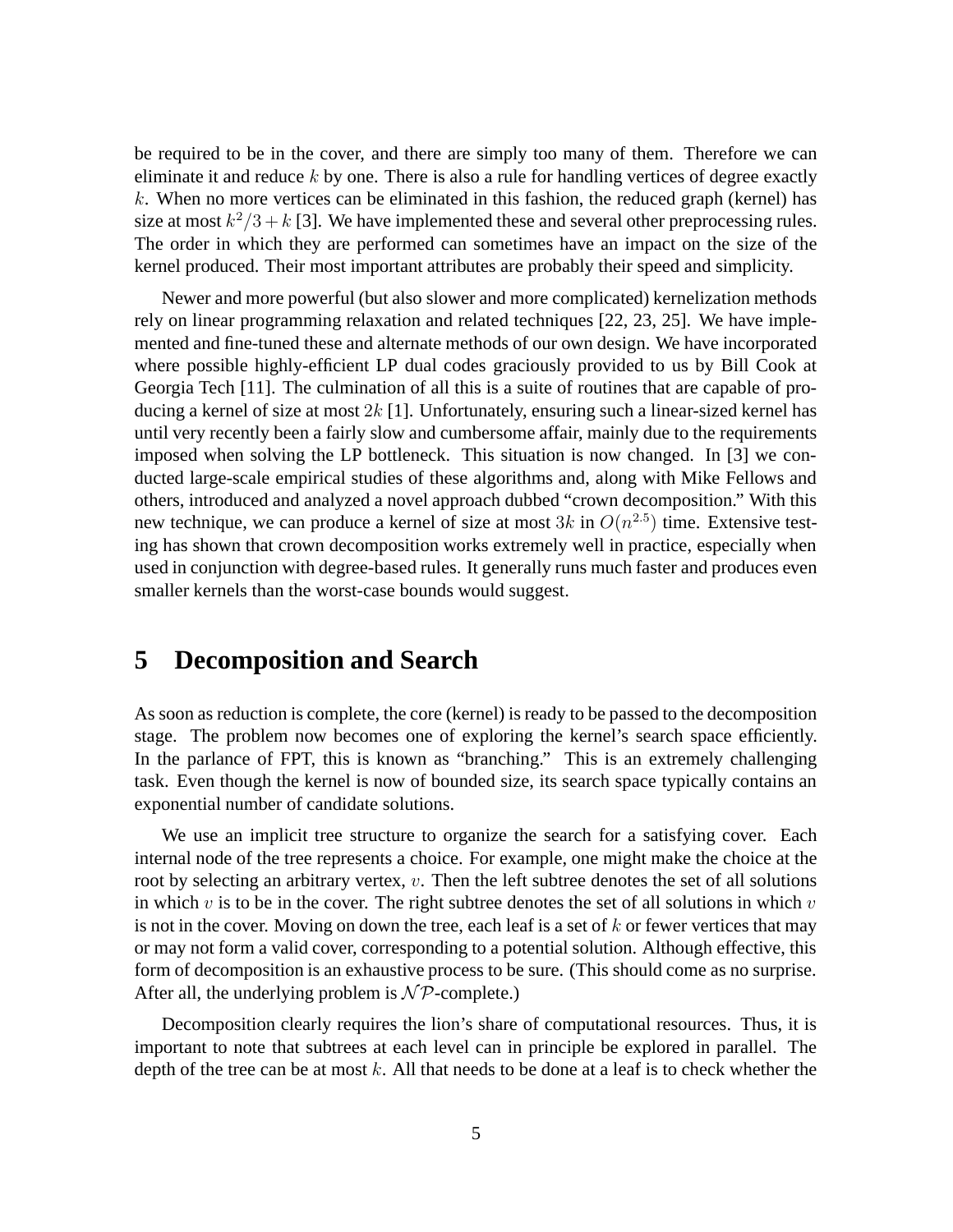removal of the leaf's candidate solution leaves an edgeless graph (all edges are covered). We shall have much more to say about this in subsequent sections.

Decomposition via the branching process is explicated with the following two figures. Figure 2 depicts a sample graph, *G*, for which we want to find a vertex cover of size five or less. Figure 3 illustrates the actions taken in a resultant tree search, which is rooted at the vertex labeled 0. At each node of the tree, *C* denotes the candidate cover and *k* denotes the maximum number of vertices that may still be added to *C*. (Therefore  $|C| + k = 5$ .) In this example, we have favored branching at a node of highest current degree and employed a depth-first search. When no satisfying solution exists, the entire tree must of course be searched. Even when solution(s) do exist, they may not be found until much, or perhaps all, of the tree has been examined. In this particular example, however, a solution is eventually found in the root's leftmost subtree, so that the dotted edges leading to the other subtrees need not be traversed by a sequential algorithm. This is not a property easily exploited by parallel algorithms. As we shall see, parallel algorithms may be very lucky, or very unlucky, as the solution space is decomposed. Furthermore, other portions of the tree created by this simple example reveal a rather counter-intuitive feature of the search process. When branching on some vertex, *v*, solutions may sometimes be found faster if one favors for exploration the subtree in which  $v$  is not in the cover. When  $v$  is left unused, all its neighbors must be in the cover and, if the degree of *v* is high, we may converge much more rapidly toward a solution.



Figure 2: A sample graph, *G*.

## **6 Algorithm Synthesis**

Reduction and decomposition need not be stand-alone tasks. As decomposition proceeds and new instances are generated, additional reductions in problem size can often be realized by a re-application of preprocessing rules. In the context of FPT, this technique of re-kernelization is often termed "interleaving." See [26] for detailed information and analysis.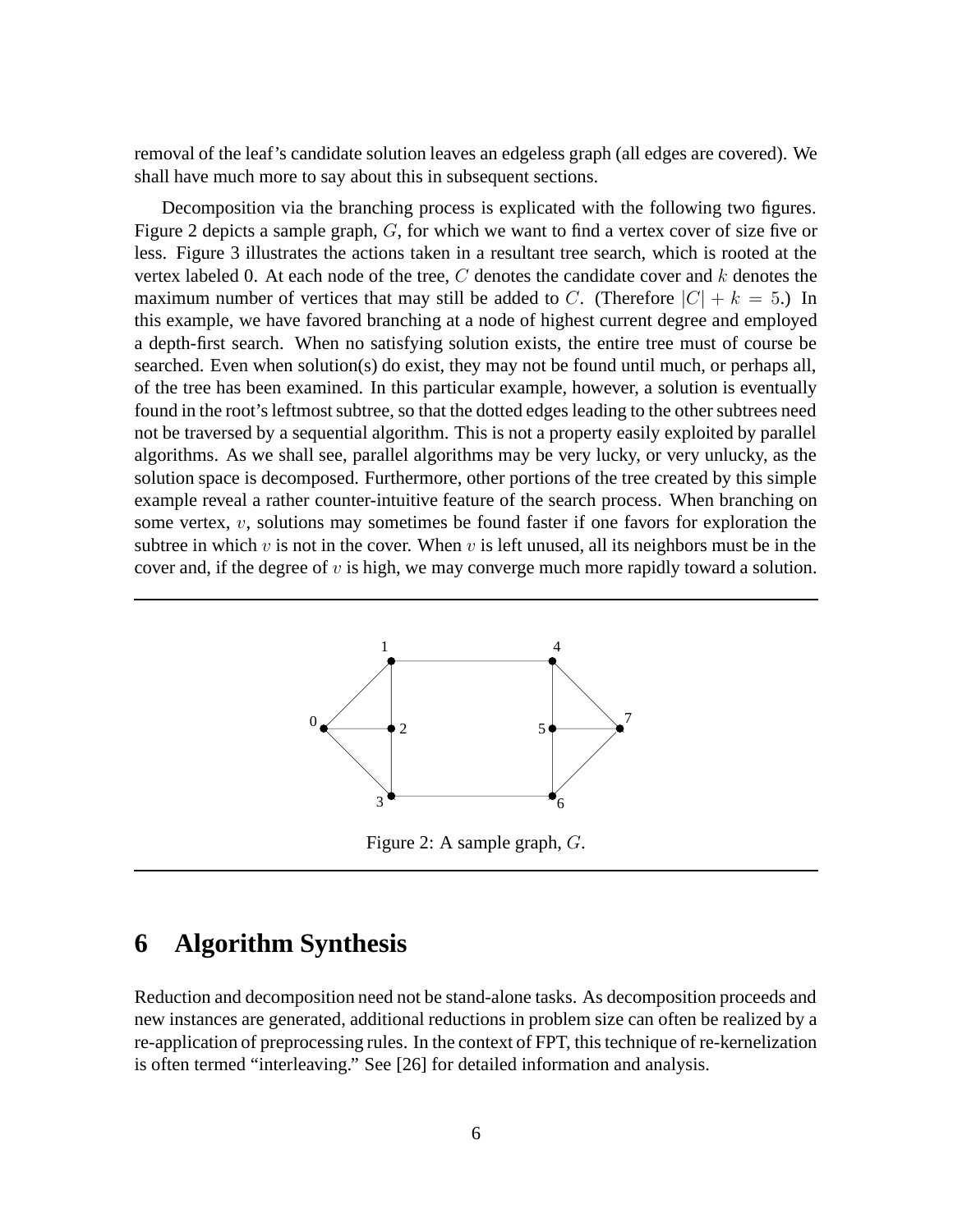

Figure 3: Branching finds a vertex cover for *G*.

Interleaving's effects can vary greatly, depending on the input. Its impact can sometimes be dramatic, especially on small or sparse instances. On the other hand, we have frequently seen only negligible improvement on large, dense or highly regular graphs. Moreover, the overhead of interleaving can be prohibitive. One must not only re-examine the graph and make changes to it, but also keep track of these changes at each level of the search tree. Thus we use interleaving sparingly.

# **7 The Case for Parallel Methods**

Reduction greatly helps to reduce overall runtimes. In fact it's been established kernelization alone is what makes membership in FPT possible [9, 16]. Nevertheless, decomposition and search remain exhaustive procedures, often incurring enormous computational demands even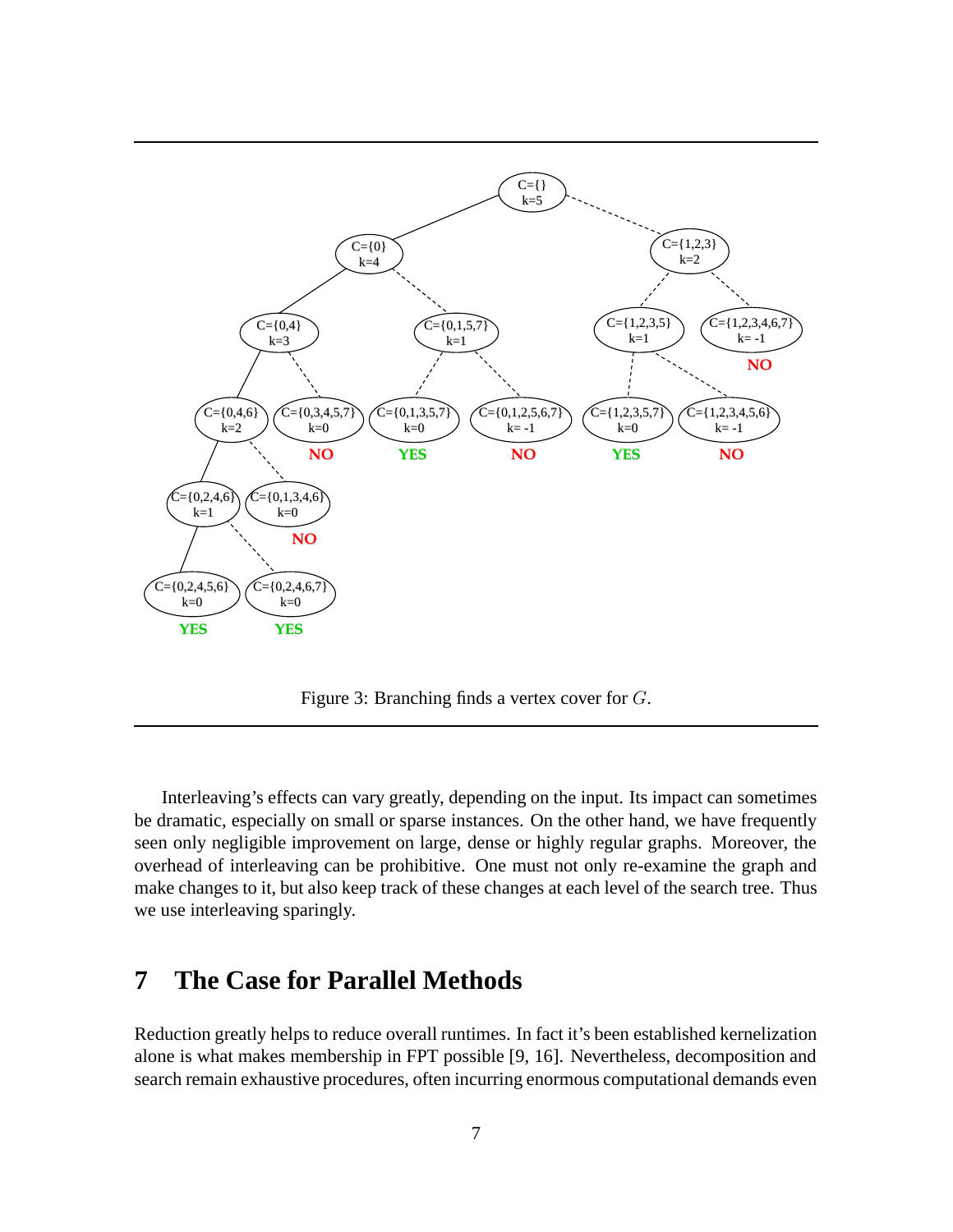for problem instances of only modest size. Thus we naturally turn to the use of parallelism. Parallelization works hand-in-hand with the results of decomposition. The task of spawning processes is structured by the same tree that is used to explore the kernel's search space. To explicate, suppose both *n* and *k* are large, and 32 processors are available. Because the search tree has a branching factor of two, decomposition will have used the first 5 *<< k* levels of its tree to split the input into 32 subgraphs, one for each processor. In turn, each processor will, in parallel, examine its subgraph using the search tree technique.

Once spawned, these tasks are left to run in a virtually unstructured manner. They can be farmed out as the need arises, and serviced in anything from a tightly-coupled to a widelydistributed fashion. No barrier synchronization is needed. No MPI-like tools are required. A process need not even know its siblings exist. Each is free to run to completion, at its own pace, returning its result whenever it is finished. We have run our codes on several different platform/gridware combinations. Our best results have generally been obtained with minimal intervention, however, in the extreme case by directly launching secure shells (SSHs).

This is of course a completely static form of parallel decomposition and load balancing. For all but the smallest values of *k*, it produces an extremely coarse-grained implementation. If *p* processors are available, each processor will operate on a distinct subgraph using some parameter value  $k' \leq k - |\log_2 p|$ . Load balancing in this fashion is often good enough but, as we shall see, it is sometimes amazingly ineffective. With no dynamic form of task re-distribution, simple static load balancing can, in this FPT environment, lead to egregious runtimes and dramatic parallel resource under-utilization.

At this time we also perform interleaving in a coarse-grained manner, only when subtasks are spawned, using rules for degrees one, two and *<sup>k</sup>*+1 or more. Of course interleaving could be applied much more often, in the extreme case at every node in the search tree. After all, the potential utility of re-kernelizing would seem to increase as subgraphs are reduced to manageable sizes during branching. Thus far, however, we have not found the overhead of such a fine-grained form of interleaving to be worth the effort. It is unclear whether some intermediate level of granularity is better suited to problems of interest. We intend to continue studying the effect of varying this and other implementation options.

One additional implementation detail is worth noting. The recursive nature of our algorithms naturally but unfortunately leads to a variety of stack overflow problems. This is particularly true when dealing with very large inputs. To ameliorate this condition, we maintain whenever possible a single global structure for the input graph. Modifications made through branching and interleaving are recorded in a a ternary status vector of length *n*. A zero indicates that the status of a vertex is still in question; a one indicates that a vertex is in the cover found thus far; a two indicates that a vertex has been deleted. This simple scheme turns out to save a tremendous amount of memory that would otherwise be wasted in copying adjacency matrices from one recursive call to another, and allows us to scale up to much larger problems than would have been possible had we not managed memory more carefully.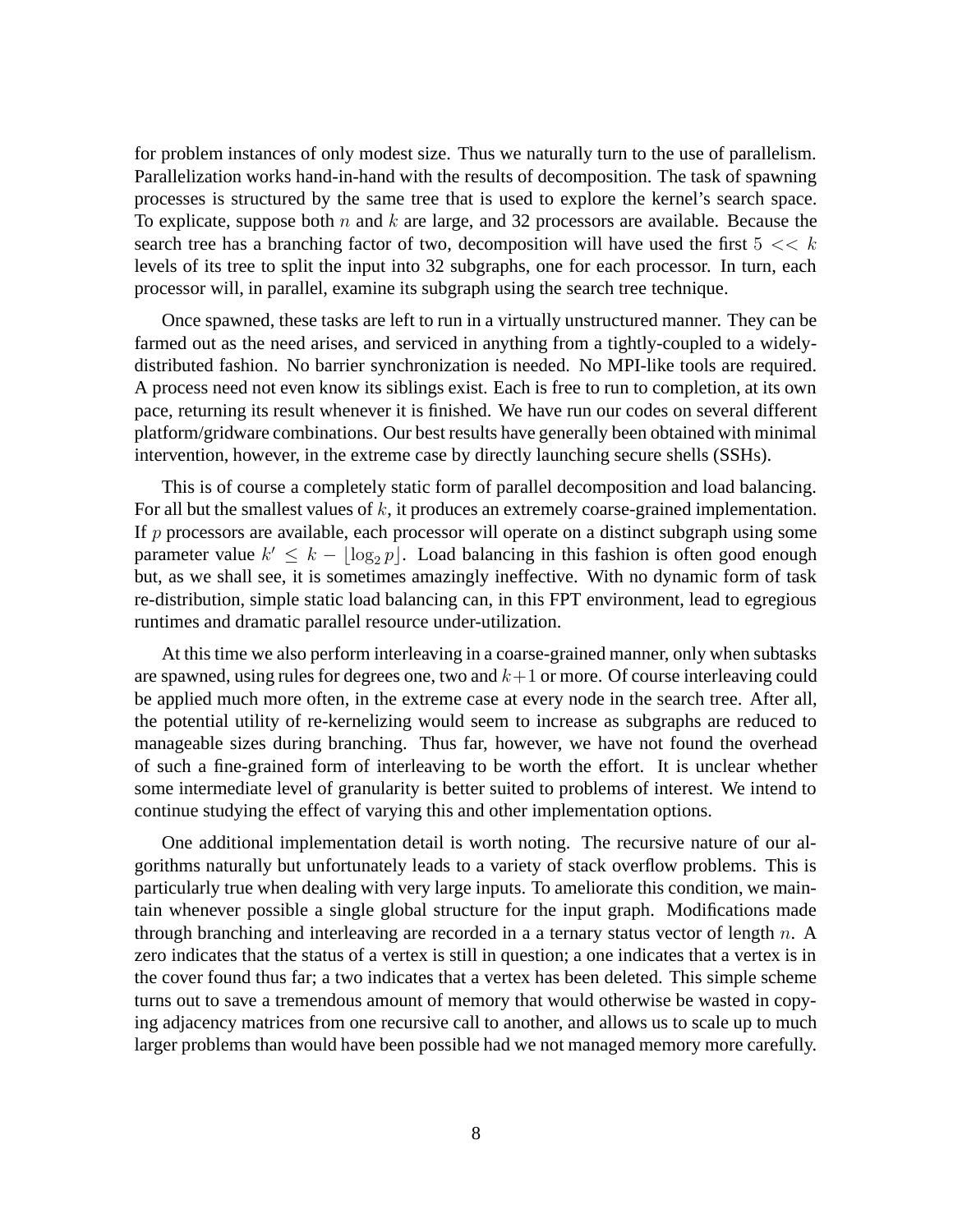#### **8 Initial Results on Synthetic Data**

We first tested our algorithms on synthetic data sets. These were mostly pseudo-random graphs generated in a variety of ways. The results were always impressive. In fact some of our best results were obtained on synthetic data sets kindly provided by Frank Dehne at Carleton University [12]. See Table 1. Numbers listed there reflect wall clock times.

These results are intriguing. Three different graphs are listed, each with 600 vertices, and each containing a vertex cover of size 400. On them we used 32 processors, each running at 500 MHz. Note the stunning differences between sequential and parallel decomposition times. At first we thought the sequential routine must be hung in an infinite loop. Traces revealed, however, that it was humming along nicely. It is just that these graphs have a lot of edges and their search spaces are immense. The average speedup we observe is something north of 30,000. Because we are only employing 32 processors, this would surely have to be characterized as super-super-linear!

| Graph | Sequential | Sequential            | Parallel      |
|-------|------------|-----------------------|---------------|
| Name  | Reduction  | Decomposition         | Decomposition |
| rg30  | 1 second   | halted after two days | 5 seconds     |
| rg31  | 1 second   | halted after two days | 4 seconds     |
| rg32  | 1 second   | halted after two days | 4 seconds     |

Table 1: Intriguing decomposition times on synthetic graphs.

So should we abandon our streamlined but straightforward sequential code, re-writing it so that it uses multiple threads or otherwise emulates the actions of the parallel version? In order to try to answer this question, we have sought to determine what factor(s) could have caused the unusually fortuitous sort of parallel behavior exemplified by the run times in Table 1.

One such factor is the way in which solutions are scattered about the search space. It has been observed before [8] that solutions tend to be highly non-uniformly distributed. In this setting, therefore, decomposition can do much more for us than merely help guide the search and parallelize the process. One or more processors may find a solution relatively close to the root of its respective subtree. The searches occurring at other processors may be fruitless; it matters not. Our parallel run time is based solely on the time required for the earliest-finishing processor to deliver to us a solution, at which point the other processors are halted. Yet the sequential algorithm is doomed to plod along, exhaustively examining each and every subtree until it stumbles across a solution-laden region of the search space.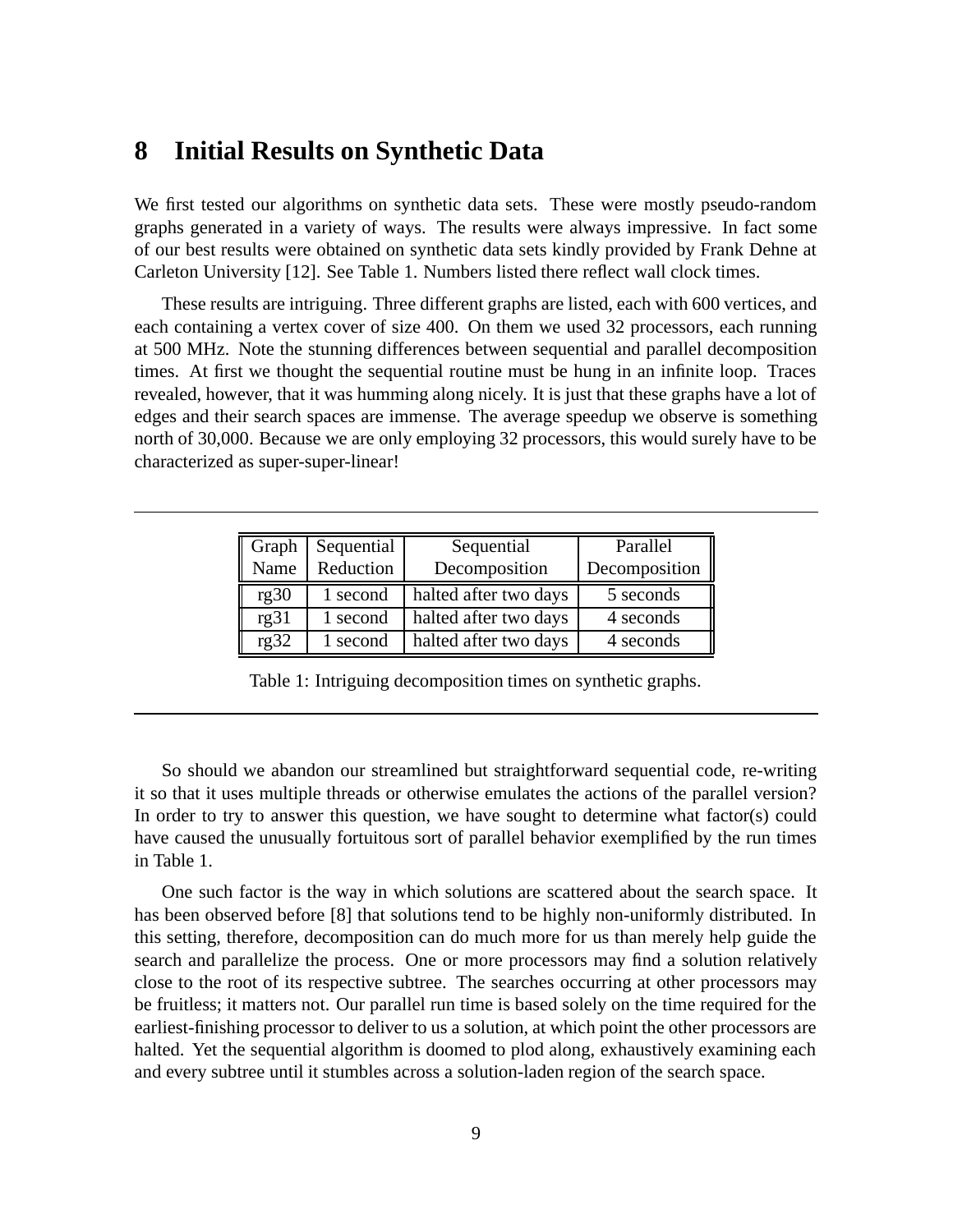Although the scenario just described is plausible enough, surely there is more to the story if we are to understand astonishing speedups such as these. After more digging and tracing, we now believe we have a good handle on the primary factor at play here, namely, the makeup of the data itself. These synthetic graphs turn out to be highly non-random. In fact they are somewhat grid-like which, because of the way we implement branching, places our parallel algorithm at a great advantage. In short, our parallel algorithm was lucky. Thus, the super-super-linear speedups we observe are mainly artifacts of the data. Nevertheless, these results do serve an important purpose. They caution us against trying to read too much into contrived examples, and echo an all-too-familiar story: *rely only on real data*.

# **9 Dynamic Parallel Decomposition**

As we move toward the use of non-synthetic data, the static parallel decomposition technique just outlined has proved useful in many of our experiments. The result has generally been much smaller runtimes than those for corresponding sequential codes. In some nagging cases, however, we would observe only very small, sometimes even negligible, speedups. In an occasional extreme case, all but one of the processors would finish quickly, leaving the lone remaining processor to do the bulk of the computation. In short, we were unlucky. Observe that we can get lucky, achieving excellent speedup, only on "yes" instances. But we can get unlucky, achieving little or no speedup at all, on both "yes" and "no" instances. Interestingly, we have found that as we iterate the decision algorithm to attain optimality, the closer we get to converging the parameter to its optimal value, the more likely we are to get unlucky.

Thus, to maintain scalability as more and more machines come on line, it has been imperative that we incorporate at least some primitive form of dynamic load balancing into our methods. We have studied a number of strategies, but even a simple scheme seems to have a tremendous impact. We hesitate to interrupt active processes, and therefore refrain from redistributing processor loads until all processors but one are idle.

Working with colleagues in proteomics, we have downloaded vast assortments of sequence data against which to test our codes. These have been obtained mainly from the National Center for Biotechnology Information (NCBI). Each data set corresponds to a family of protein sequences that share a common domain. A representative set of results using data from the *sh2* and *sh3* domains is reported in Table 2. As before, we used 32 processors, each running at 500 MHz. Wall clock times are listed. We have chosen to highlight these results because they are particularly telling. In them the relevant parameter is just converging on the optimal value. Note the success in load balancing achieved with dynamic decomposition.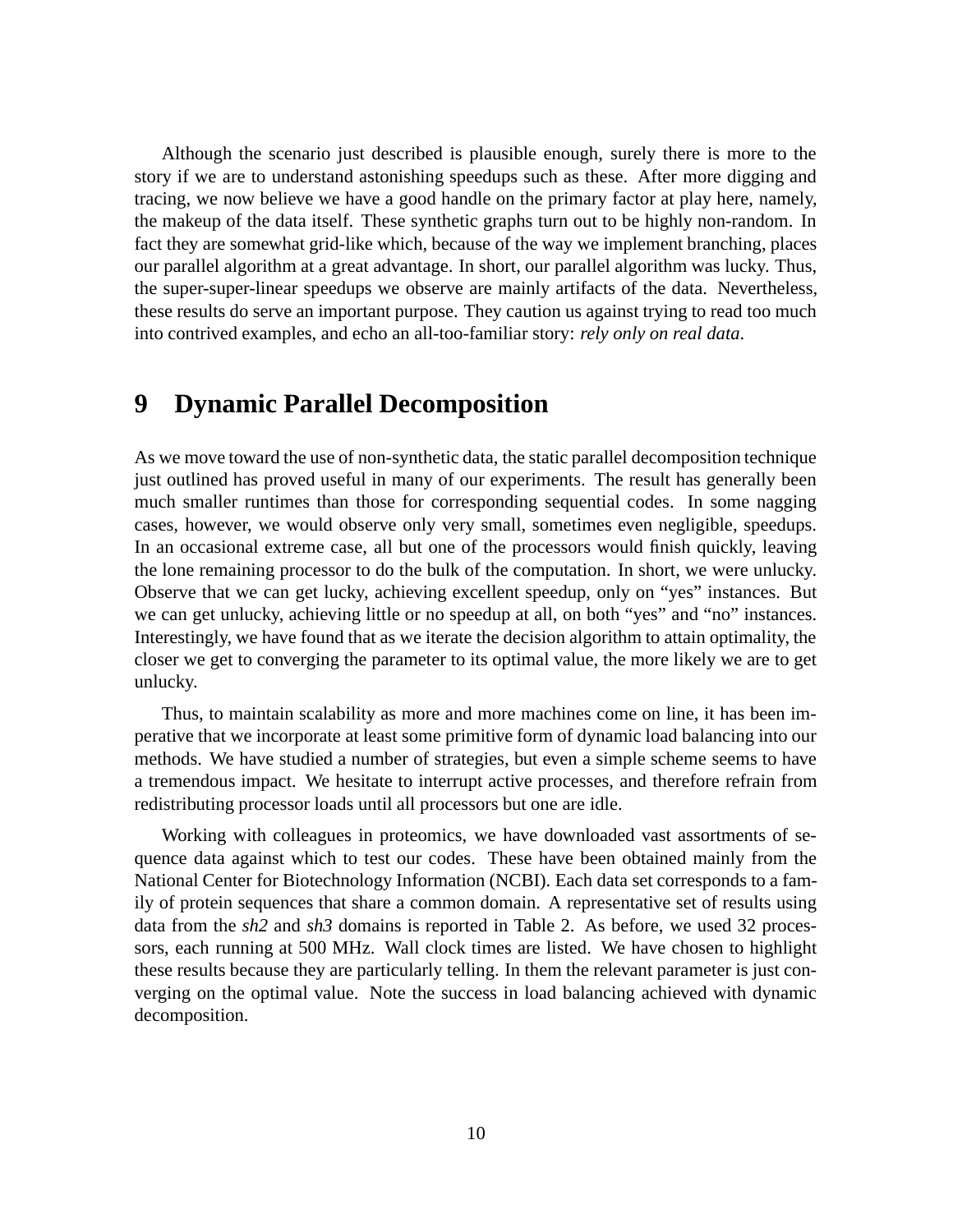| Graph    |             | Cover       | Instance    | Sequential          | <b>Parallel Decomposition</b> |                  |
|----------|-------------|-------------|-------------|---------------------|-------------------------------|------------------|
| Name     | <b>Size</b> | <b>Size</b> | <b>Type</b> | Decomposition       | Static                        | Dynamic          |
| $sh2-5$  | 839         | 399         | yes         | 7 sec               | not needed                    | not needed       |
| $sh2-5$  | 839         | 398         | no          | $141 \text{ min}$   | $82 \text{ min}$              | $20 \text{ min}$ |
| $sh3-10$ | 2,466       | 2,044       | yes         | just under 5 days   | just under 5 days             | 140 min          |
| $sh3-10$ | 2,466       | 2,043       | no          | halted after 6 days | halted after 6 days           | $620$ min        |

Table 2: A comparison of static versus dynamic parallel decomposition times.

# **10 A Middleware Approach**

We have also implemented our codes using NetSolve, a grid middleware system based upon the agent-server-client model [4] and an integral part of the SInRG project pioneered here at the University of Tennessee [13]. See Figure 4.



Figure 4: An overview of NetSolve and its role in the SInRG project.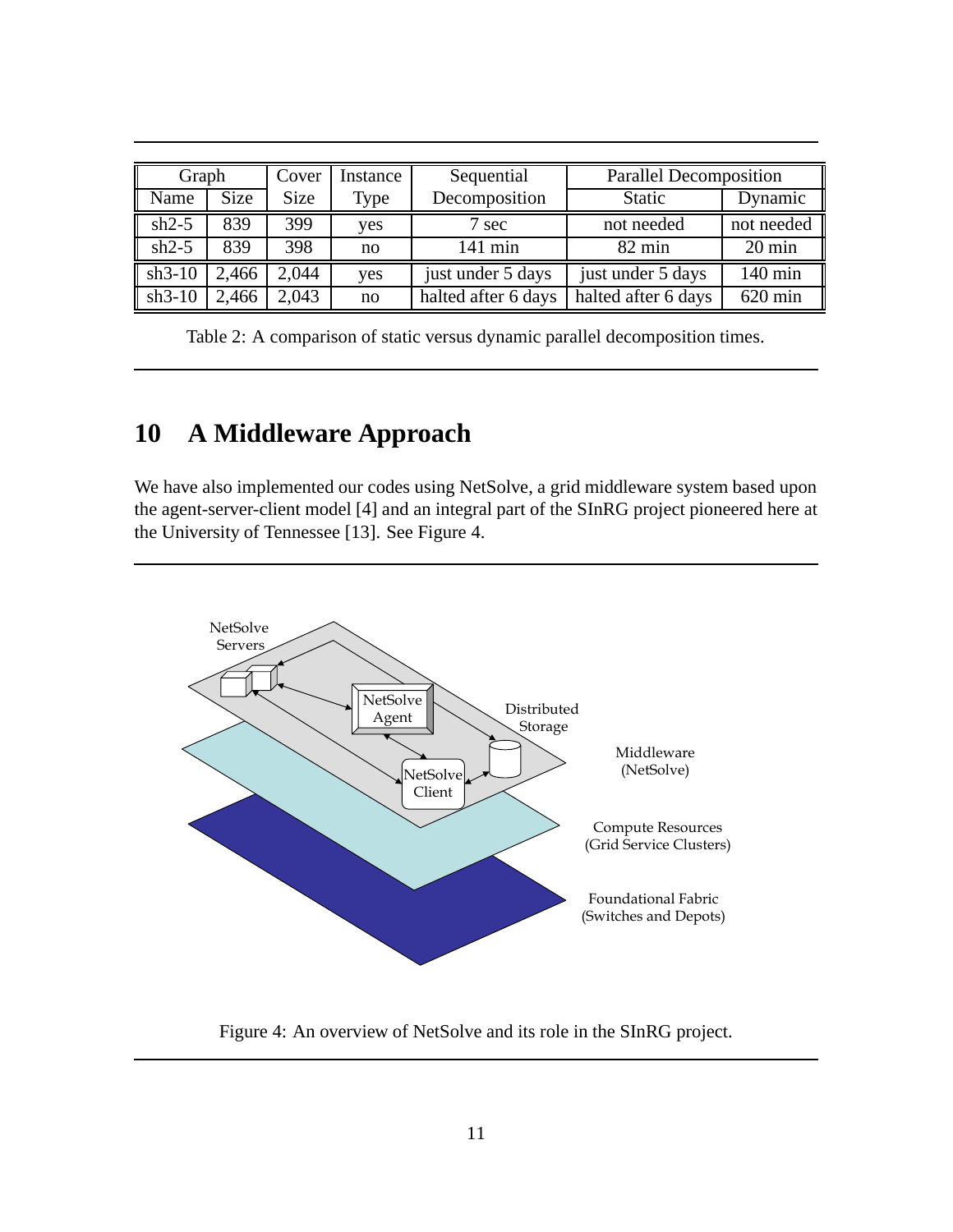NetSolve implements remote computing, in which the program to be executed is stored on the server, on both isolated systems and grid clusters located around the world. Clientserver communication is carried out through standard TCP/IP sockets. The client polls the NetSolve agent in order to locate the server most appropriate for a given job. We utilize Net-Solve 2.0, which offers many advantages for our application. For example, when NetSolve assigns jobs to remote processors, its agent takes into account network latencies, computational speeds, and current workloads in order to make an informed choice. Furthermore, NetSolve offers ease of access to computational resources, allowing a wide range of users to run our codes on multiple processors (in contrast, our SSH-based approach requires that users have accounts on each machine utilized). Moreover, NetSolve allows us to operate seamlessly in a heterogeneous computing environment, while offering some level of built-in fault tolerance.

Of course there is a price to be paid for such convenience. With any type of middleware, we much be cognizant of potential overhead issues, many of which can substantially slow down our implementations. Our computational experience suggests that the middleware premium is only moderate. Sample results are displayed in Table 3. Graphs in the "ys" family are relatively sparse, and are produced from yeast-stress microarray data. The remaining graphs are denser, and are derived from the *globin* and *sh2* protein domains, respectively. These experiments were conducted using 32 processors, each running at 500 MHz.

| Graph       |                   | Cover       | Instance    | <b>Parallel Decomposition</b> |                            |  |
|-------------|-------------------|-------------|-------------|-------------------------------|----------------------------|--|
| Name        | $\overline{Size}$ | <b>Size</b> | <b>Type</b> | <b>Static</b>                 | Netsolve                   |  |
| $ys-7$      | 2,561             | 2,342       | yes         | 14 sec                        | $16 \text{ sec}$           |  |
| $ys-7$      | 2,561             | 2,341       | no          | $15 \text{ sec}$              | 19 sec                     |  |
| $globin-15$ | 972               | 427         | yes         | 14 sec                        | $16 \text{ sec}$           |  |
| $globin-15$ | 972               | 426         | no          | 18 sec                        | 19 sec                     |  |
| $sh2-4$     | 839               | 337         | yes         | 43 min 13 sec                 | $\overline{51}$ min 11 sec |  |
| $sh2-4$     | 839               | 336         | no          | 56 min 49 sec                 | 59 min 27 sec              |  |
| $sh2-10$    | 839               | 547         | yes         | 5 min 32 sec                  | 6 min 59 sec               |  |
| $sh2-10$    | 839               | 546         | no          | 6 min 3 sec                   | 8 min 51 sec               |  |

Table 3: A comparison of SSH versus NetSolve implementations.

NetSolve uses a "problem description file" to control access to code stored on its servers. Participants must compose and debug these files when implementing routines other than NetSolve's built-in functions. Problem description files are not well-known and sometimes rather tricky to get just right. Therefore, as an aid to readers and potential users, we list in an appendix the problem description file for our parallel decomposition method.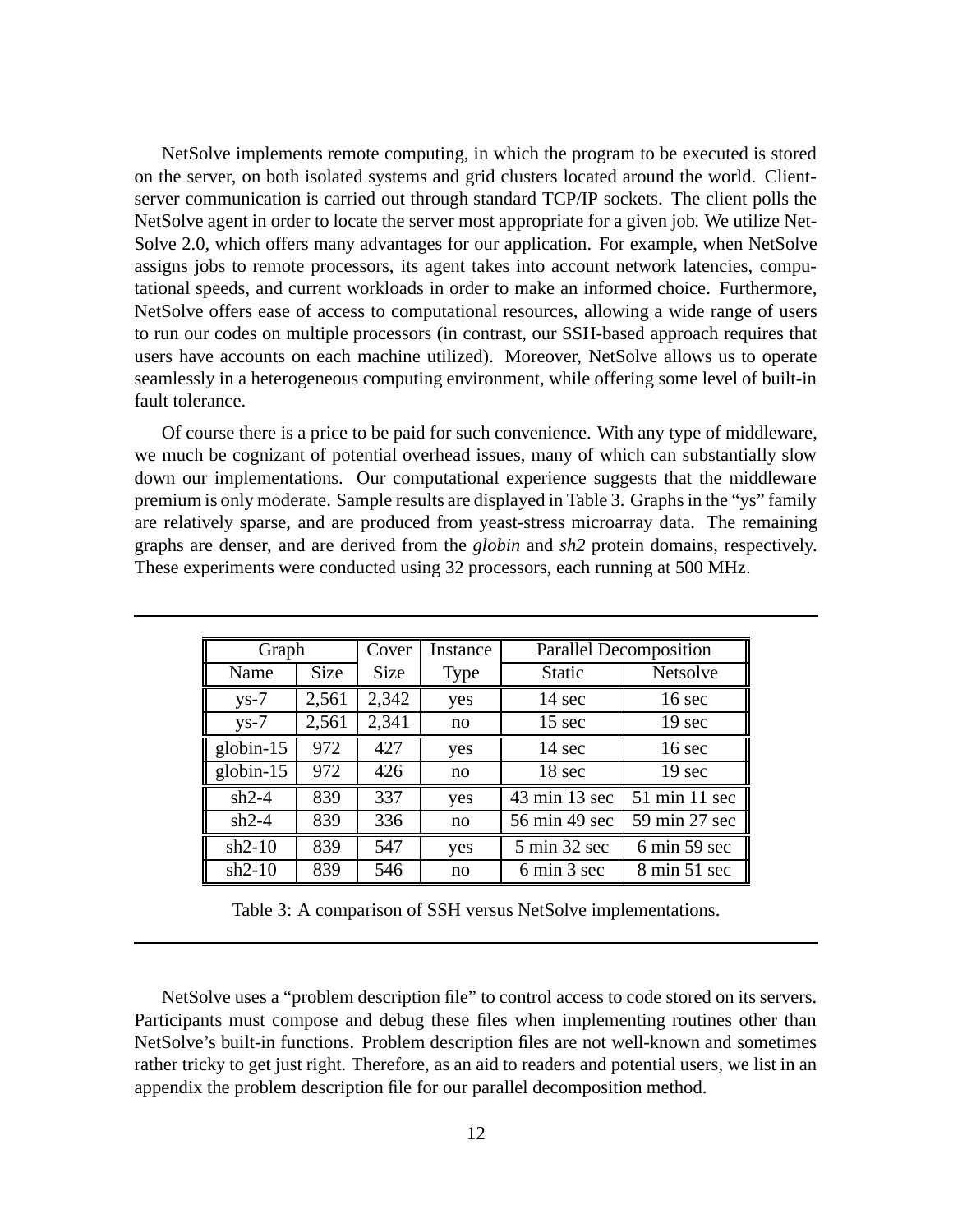# **11 Proactive Parallel Decomposition**

Dynamic decomposition is based on an attempt to minimize processor interruption. It can, however, in the worst case postpone re-balancing the workload among processors until a parallel computation is reduced to a sequential process. Let us now consider the effect of looking ahead, being as proactive as is reasonably possible. To accomplish this, we maintain a job queue and so that unexplored subtrees can be factored out, stored temporarily, and fed to processors when they are needed to keep every machine continuously busy. At the same time, we seek to eliminate the use of the NFS file server and file I/O by utilizing sockets for inter-processor communication. This approach opens socket connections between a driver and multiple clients, as illustrated in Figure 5.



Figure 5: A proactive parallel decomposition strategy.

The central program (driver) maintains a job queue, initially containing the subtasks (subgraphs) resulting from the decomposition of the original problem instance after kernel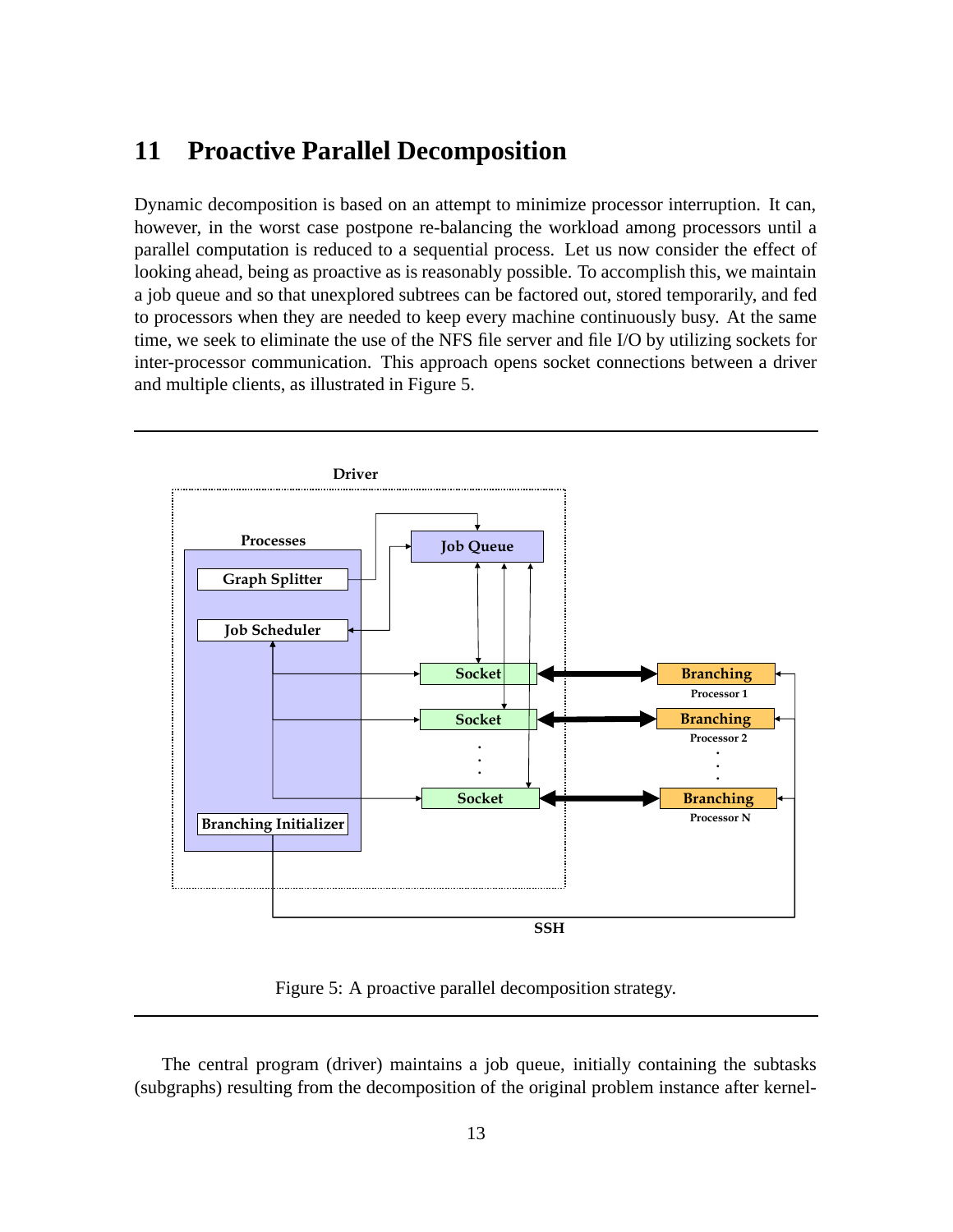ization. Once initialization is complete, workload splitting and re-balancing is performed in a distributed fashion. The processors themselves, not some central controller, seize new subtasks and fork off others. It is easy to decide what to do whenever a processor becomes free. Said processor simply seizes the next job, if there are any, from the queue. The difficult question is in deciding when a job should be halted and its work divided up to ensure that the queue is not starved. The overhead required to split a processor's subgraph should not outweigh the computation time that can be saved across all machines. To try to ensure this, we split only "large subgraphs," that is, those that appear to require a considerable amount of computation. We also seek to avoid re-traversing any part of the search space. This is addressed by splitting a subtree at its current computational location. See Figure 6.



Figure 6: Distributed subtree splitting.

We first proposed this general sort of approach in [5]. We have worked on it since that time, and now have a complete design, a working implementation, and extensive empirical results. Representative comparisons of dynamic versus proactive decompositions are listed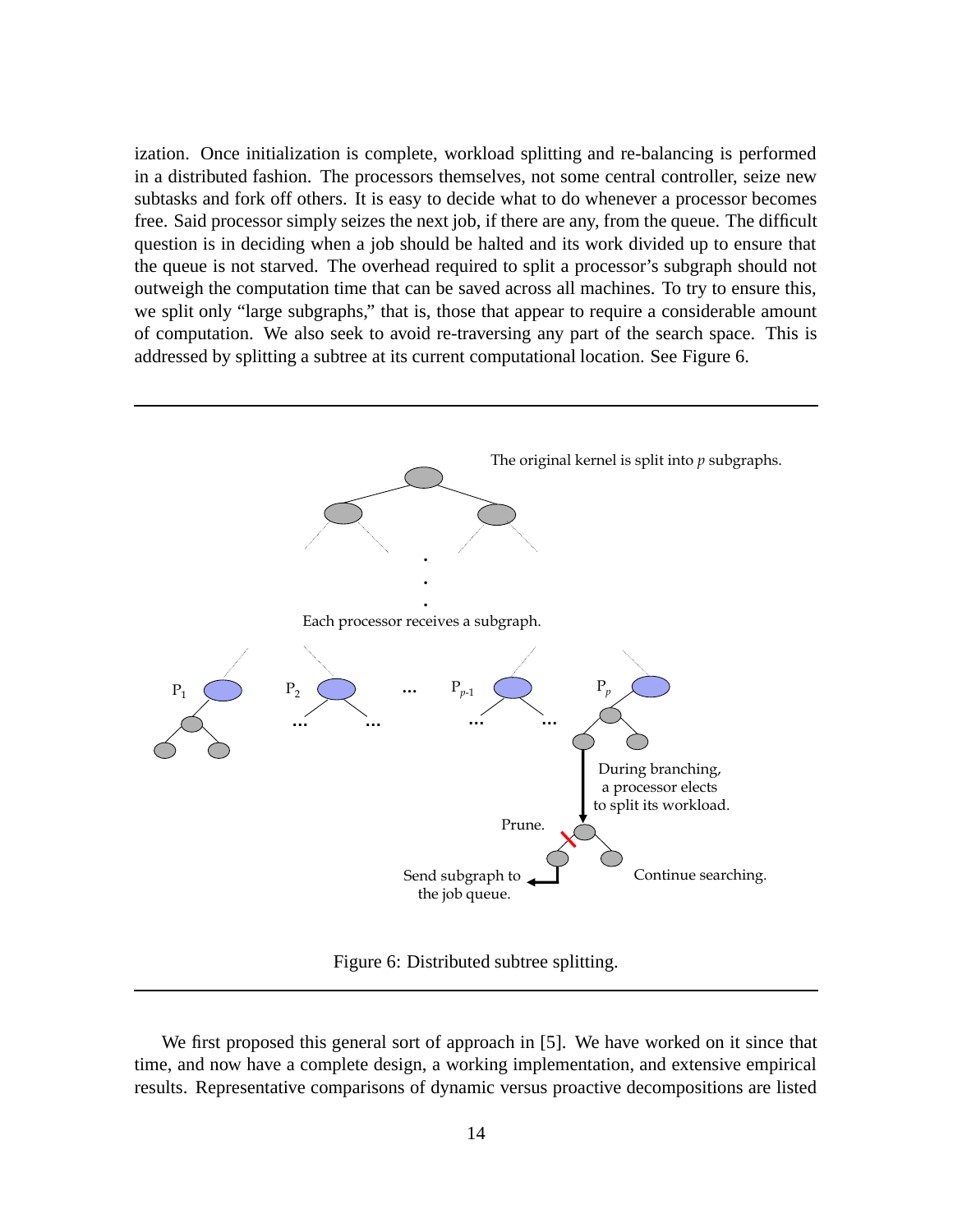in Table 4. These experiments were run on protein domain data using eight 500MHz processors. As is evident from these numbers, proactive decomposition, despite its additional overhead, can perform significantly better than merely waiting to redistribute the workload until only one processor is active.

| Graph                |                   | Cover       | Instance    | <b>Parallel Decomposition</b>   |                           |
|----------------------|-------------------|-------------|-------------|---------------------------------|---------------------------|
| Name                 | $\overline{Size}$ | <b>Size</b> | <b>Type</b> | Dynamic                         | Proactive                 |
| globin-3             | 972               | 165         | yes         | 41 sec                          | 23 sec                    |
| $globin-3$           | 972               | 164         | no          | 43 sec                          | 29 sec                    |
| globin-7             | 972               | 350         | yes         | $1 \text{ min } 30 \text{ sec}$ | 47 sec                    |
| globin-7             | 972               | 349         | no          | 24 min 34 sec                   | 17 min 49 sec             |
| $\sqrt{\frac{1}{2}}$ | 972               | 378         | yes         | 4 min 5 sec                     | $\overline{3}$ min 47 sec |
| globin-9             | 972               | 377         | no          | 20 min 41 sec                   | 11 min 49 sec             |
| $sh2-3$              | 839               | 246         | yes         | 43 sec                          | 22 sec                    |
| $sh2-3$              | 839               | 245         | no          | 43 sec                          | $27$ sec                  |

Table 4: A comparison of dynamic versus proactive parallel decomposition times.

In collaboration with our colleagues in neuroscience, we also ran comparisons using enormous sets of *Mus musculus* microarray data. Each set represented 12,422 genes (vertices) and millions of interactions (edges). Depending to some extent on the particular value of *k* employed, kernelization generally cut the size of the graph by about half or so. On the reduced graph we used 32 processors, each running at 500 MHz. See Table 5.

| Graph                      |             | Cover | Instance | <b>Parallel Decomposition</b> |         |                                                          |
|----------------------------|-------------|-------|----------|-------------------------------|---------|----------------------------------------------------------|
| Name                       | <b>Size</b> | Size  | Type     | Static                        | Dynamic | Proactive                                                |
| mus74-50   12,422   12,053 |             |       | ves      |                               |         | 6 days + $\vert$ 2 hr 51 min $\vert$ 2 hr 8 min $\vert$  |
| mus74-50   12,422   12,052 |             |       | no       |                               |         | 6 days + $\vert$ 5 hr 16 min $\vert$ 3 hr 57 min $\vert$ |

Table 5: Additional comparisons of static, dynamic and proactive decomposition times.

It's probably safe to say that problems as large as those listed in Table 5 were until recently considered by most researchers to be hopelessly out of reach. Even when you consider that a binary search was performed to find the maximum size clique, and that therefore our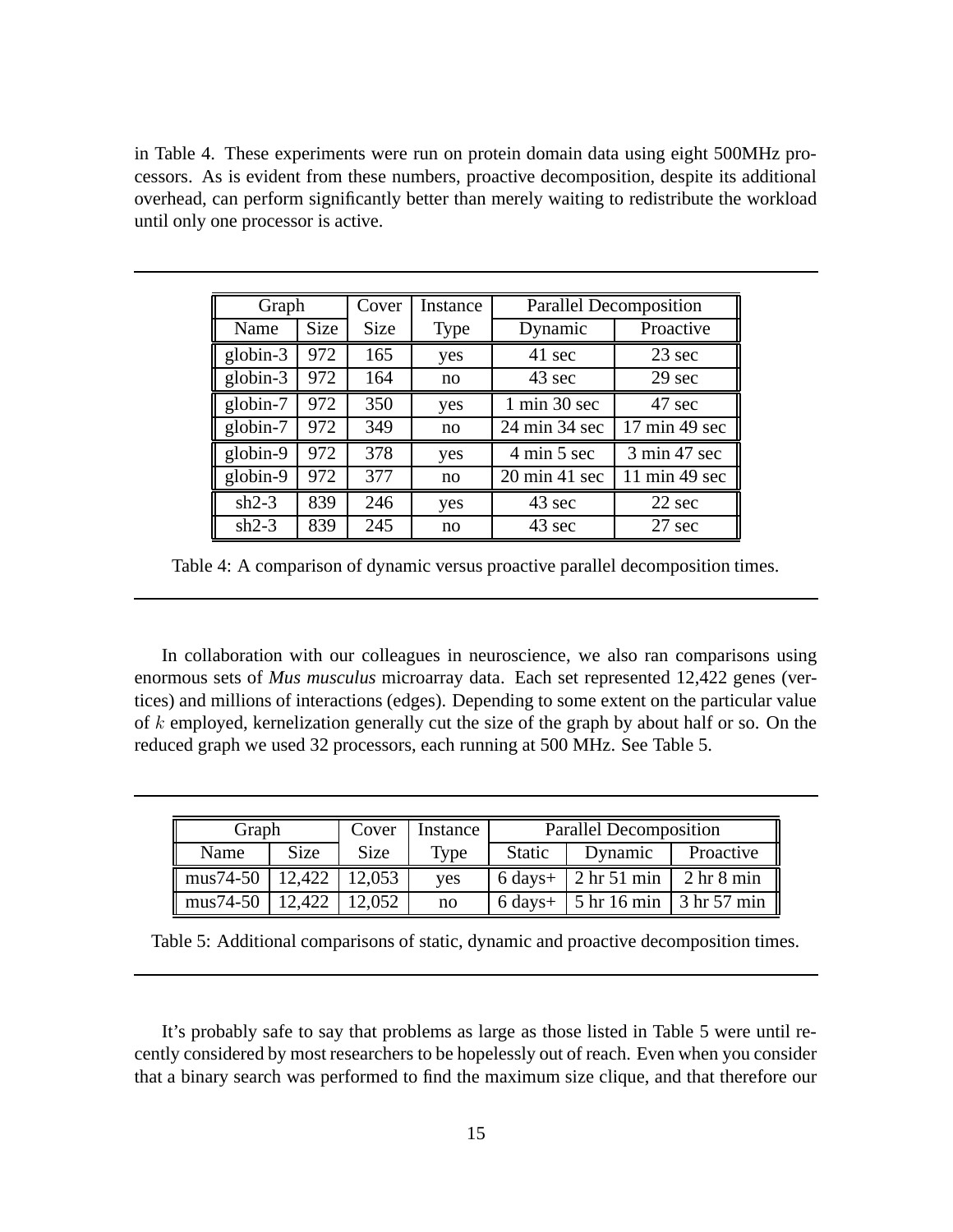routines were called multiple times, this entire operation took us just slightly more than a day to solve with current methods. Yet solving it at all was probably unthinkable just a short time ago. With the number of genes (vertices) set at  $n=12,422$  and the optimal clique size turning out to be  $k=(12,422-12,053)=369$ , just imagine a straightforward  $O(n^k)$  clique-find algorithm on a problem of that size!

#### **12 Conclusions and Directions for Future Research**

Coupling FPT-inspired algorithms with advanced computing platforms appears to be a fruitful approach to the development of scalable parallel algorithms for difficult optimization problems. Certain features, load balancing for instance, are critical. Some of our methods have already been incorporated into ClustalXP [2], the parallel, high-performance release of Clustal. ClustalXP currently runs on a 96-processor Beowulf cluster.

The payoff in collaboratory efforts can be huge. For example, based on the cliques we derived from microarray data, neurobiologists have identified what appear to be both network structures and gene roles in intra-cellular transport that were previously unrecognized. Because biological datasets and their computational demands can be so enormous, we are currently porting our codes to supercomputers at Oak Ridge National Laboratory. Especially attractive are a 512-processor SGI Altix and a 256-processor Cray X1. The former is particularly well-suite for our purposes because, in addition to raw speed and massive parallelism, it has a whopping two terabytes of shared memory available. The latter is also very appealing due to its superior speed and special built-in features for vector operations, which our codes use for graph manipulation and accounting.

We are also currently incorporating hardware acceleration into our on-campus implementations, in an effort to handle particularly recalcitrant subproblems. Through an infrastructure grant from NSF [13], we have brought on line a research cluster containing a dozen highperformance Unix boxes and eight PCs augmented with FPGA boards. We are prototyping and testing VHDL versions of our codes now. Reconfigurable technology is particularly well-suited to applications in which computation is in great demand while I/O requirements are light. Thus branching, but probably not kernelization, is an ideal candidate for this opportunity. Thus far our hardware accelerated branching cores are able to handle subgraphs with up to 256 vertices, and appear to show speedups in the 100-150 range.

Thus far, we have not employed a standard message-passing library, such as MPI [15, 21] or PVM [20]. This is because active processes have no need to communicate with one another. Moreover, our intent is to focus on scalability, so that we can employ truly heterogeneous computational resources with an arbitrary number of processors. Nevertheless we are open to this approach in future work. It might be useful in load-balancing, for example, if one wishes to look at the number and types of processors available before deciding when to split off a subtask and send it to the job queue.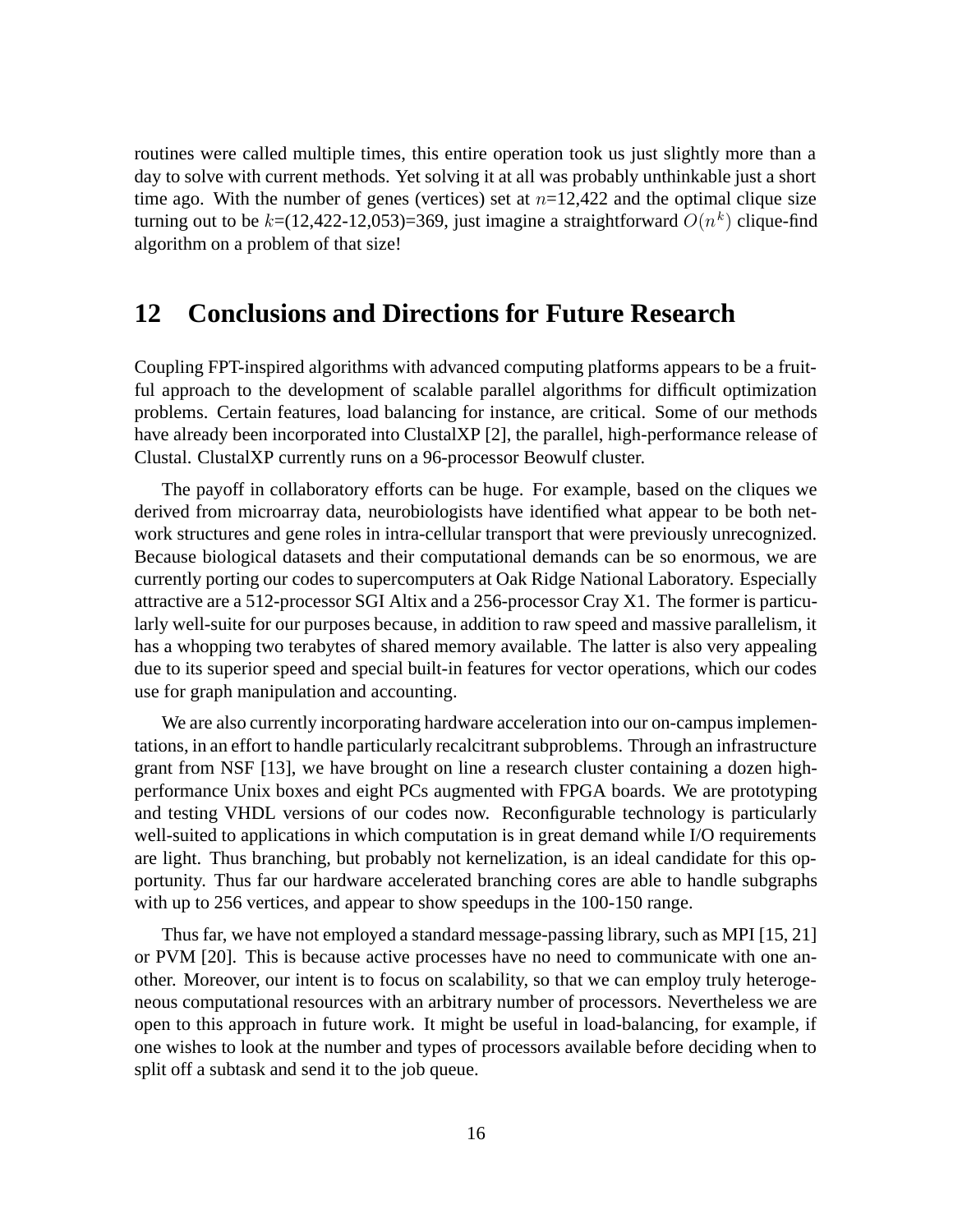#### **Acknowledgments**

We wish to thank Mike Fellows and Fran Rosamond at the University of Newcastle (Newcastle, Australia), for their collaboration and encouragement. We also thank Bill Cook at the Georgia Institute of Technology (Atlanta, Georgia), for providing us with the streamlined linear programming routines we employed in our reduction algorithms. Likewise we thank Frank Dehne at Griffith University (Brisbane, Australia), for access to some of the datasets we used in preliminary testing. We are especially grateful to Rob Williams and Elissa Chesler at the University of Tennessee Health Science Center (Memphis, Tennessee), for educating us about microarray analysis, working with us on improving our codes, and granting us access to enormous neurological datasets. Work such as that we have reported here would not have been possible without the assistance of these expert and sanguine collaborators.

# **References**

- [1] F. N. Abu-Khzam. *Topics in Graph Algorithms: Structural Results and Algorithmic Techniques, with Applications*. PhD thesis, Department of Computer Science, University of Tennessee, 2003.
- [2] F. N. Abu-Khzam, J. Cheetham, F. Dehne, M. A. Langston, S. Pitre, A. Rau-Chaplin, P. Shanbhag, and P. J. Taillon. *ClustalXP*. See http://ClustalXP.cgmlab.org/.
- [3] F. N. Abu-Khzam, R. L. Collins, M. R. Fellows, M. A. Langston, W. H. Suters, and C. T. Symons. Kernelization algorithms for the vertex cover problem: Theory and experiments. In *Proceedings, Workshop on Algorithm Engineering and Experiments (ALENEX)*, 2004. To appear.
- [4] S. Agrawal, J. Dongarra, K. Seymour, and S. Vadhiyar. *NetSolve: Past, Present, and Future - A Look at a Grid Enabled Server*. Wiley Publishing Company, 2003.
- [5] N. E. Baldwin, R. L. Collins, M. A. Langston, M. R. Leuze, C. T. Symons, and B. H. Voy. High performance computational tools for motif discovery. In *Proceedings, IEEE International Workshop on High Performance Computational Biology (HiCOMB)*, 2004. To appear.
- [6] J. F. Buss and J. Goldsmith. Nondeterminism within P. *SIAM Journal on Computing*, 22:560–572, 1993.
- [7] K. Cattell and M. J. Dinneen. A characterization of graphs with vertex cover up to five. In *Proceedings, International Workshop on Orders, Algorithms and Applications*, pages 86–99, 1994.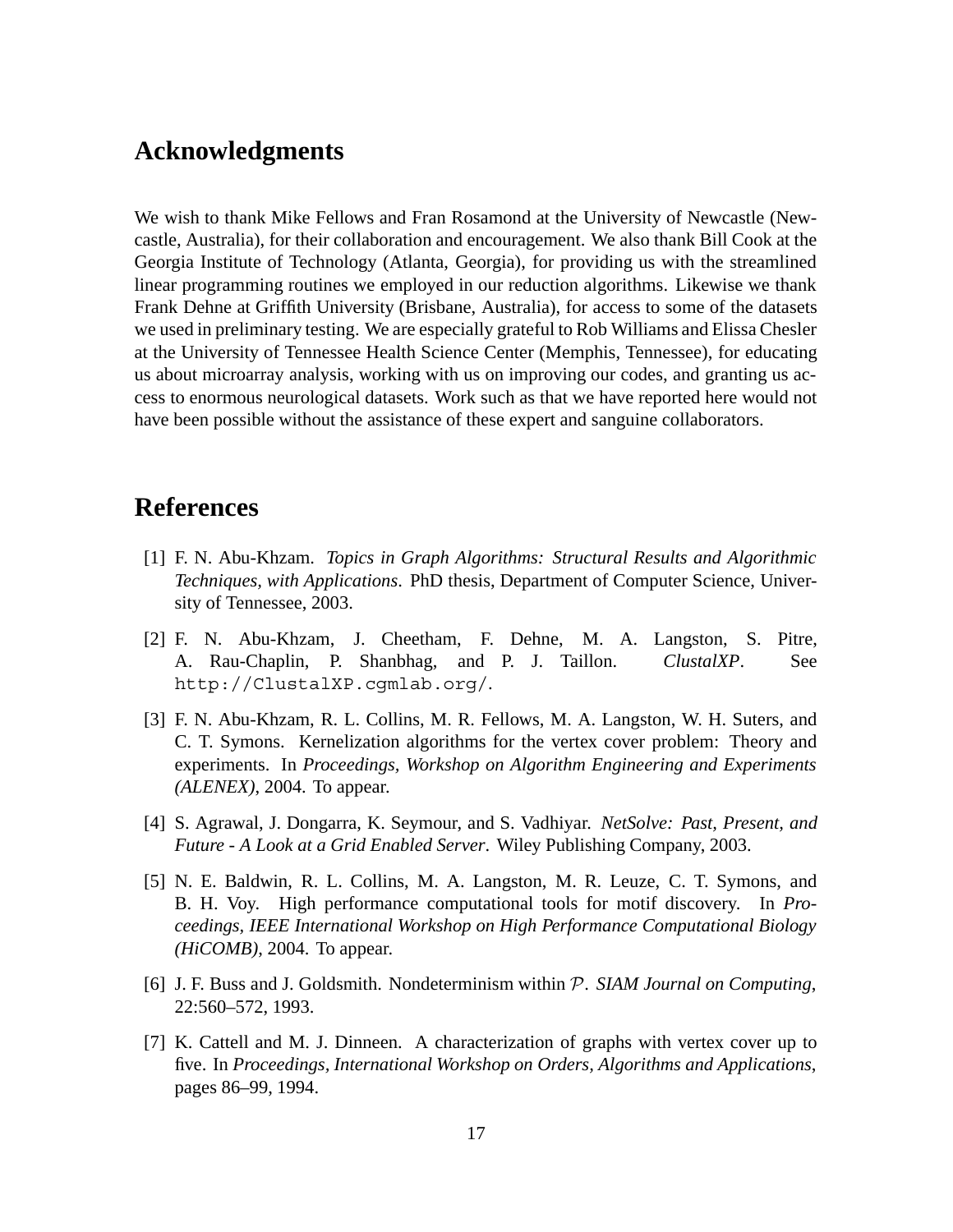- [8] J. Cheetham, F. Dehne, A. Rau-Chaplin, U. Stege, and P. J. Taillon. Solving large FPT problems on coarse grained parallel machines. *Journal of Computer and System Sciences*, 67:691–706, 2003.
- [9] J. Chen. Parameterized computation and complexity: A new approach dealing with  $\mathcal N\mathcal P$ -hardness, 2004. Preprint.
- [10] J. Chen, I. Kanj, and W. Jia. Vertex cover: further observations and further improvements. *Journal of Algorithms*, 41:280–301, 2001.
- [11] W. Cook. Private communication, 2003.
- [12] F. Dehne. Private communication, 2003.
- [13] J. Dongarra, M. W. Berry, M. Beck, J. Gregor, M. A. Langston, T. Moore, J. S. Plank, P. Raghavan, M. G. Thomason, R. C. Ward, and R. M. Wolski. *SInRG, A Scalable Intracampus Research Grid*. See http://www.cs.utk.edu/sinrg.
- [14] R. G. Downey and M. R. Fellows. *Parameterized Complexity*. Springer-Verlag, 1999.
- [15] J. Dongarra et al. MPI: A message-passing interface standard. *International Journal of Supercomputing Applications*, 8(3/4), 1994.
- [16] M. R. Fellows. Parameterized complexity: The main ideas and some research frontiers. *Lecture Notes in Computer Science*, 2223:291–307, 2001.
- [17] M. R. Fellows and M. A. Langston. Nonconstructive advances in polynomial-time complexity. *Information Processing Letters*, 26:157–162, 1987.
- [18] M. R. Fellows and M. A. Langston. Fast search algorithms for layout permutation problems. *International Journal of Computer Aided VLSI Design*, 3:325–342, 1991.
- [19] M. R. Fellows and M. A. Langston. On search, decision and the efficiency of polynomial-time algorithms. *Journal of Computer and Systems Sciences*, 49:769–779, 1994.
- [20] A. Geist, A. Beguelin, J. Dongarra, W. Jiang, R. Manchek, and V. Sunderam. *PVM: Parallel Virtual Machine–A User's Guide and Tutorial for Networked Parallel Computing*. MIT Press, Cambridge, Mass., 1994.
- [21] W. Gropp, E. Lusk, and A. Skjellum. *Using MPI: Portable Parallel Programming with the Message Passing Interface*. MIT Press, 1994.
- [22] D. Hochbaum. *Approximation Algorithms for* N P*-hard Problems*. PWS, 1997.
- [23] S. Khuller. The vertex cover problem. *ACM SIGACT News*, 33:31–33, June 2002.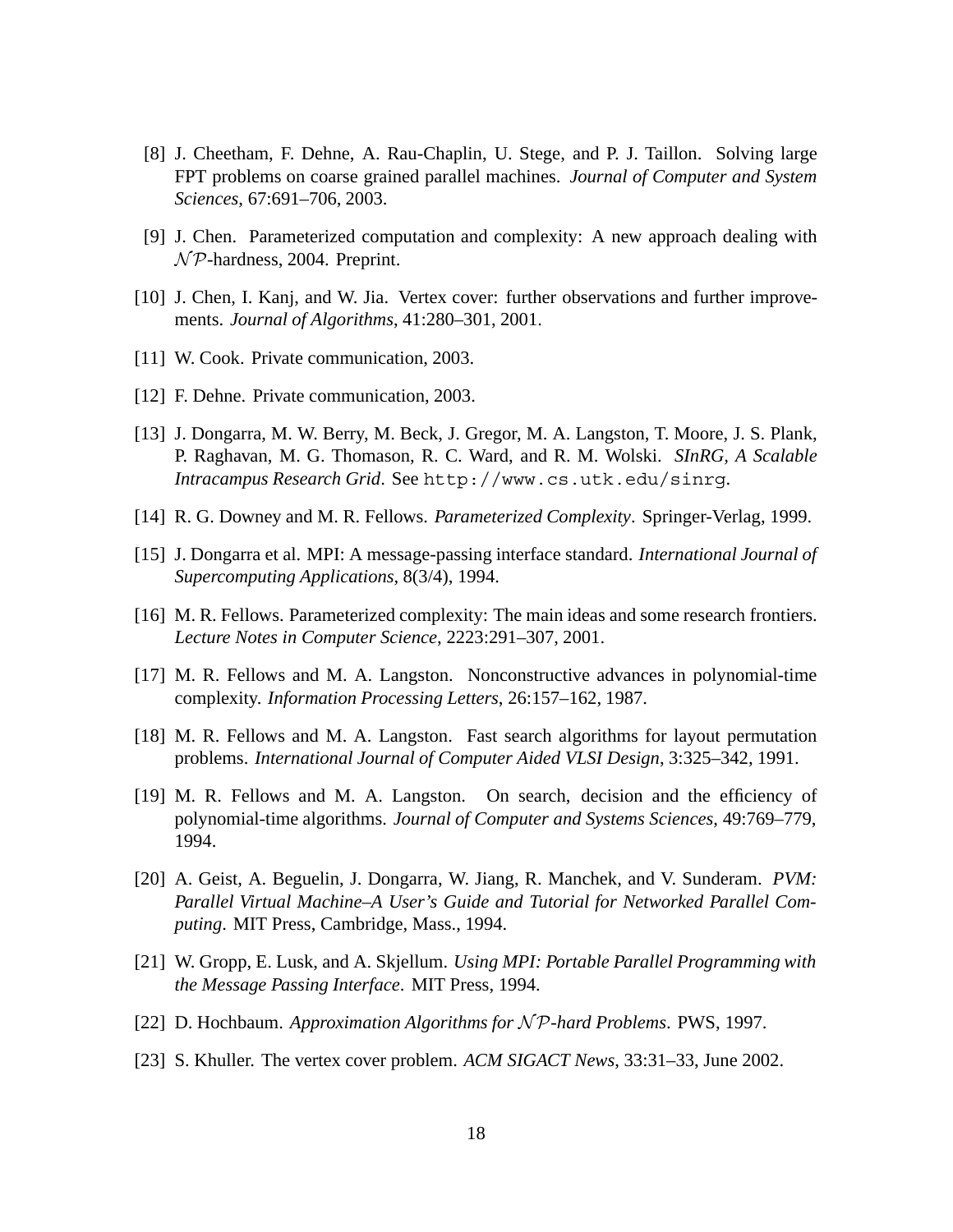- [24] U.S. National Institutes of Health National Library of Medicine. *PubMed Central*. See http://www.pubmedcentral.nih.gov/.
- [25] G.L. Nemhauser and L. E. Trotter. Vertex packings: Structural properties and algorithms. *Mathematical Programming*, 8:232–248, 1975.
- [26] R. Niedermeier and P. Rossmanith. A general method to speed up fixed-parameter tractable algorithms. *Information Processing Letters*, 73:125–129, 2000.
- [27] K. Park and H. Lee. On the effectiveness of route-based packet filtering for distributed dos attack prevention in power-law internets. In *Proceedings, ACM Conference of the Special Interest Group on Data Communication*, pages 15–26, 2001.